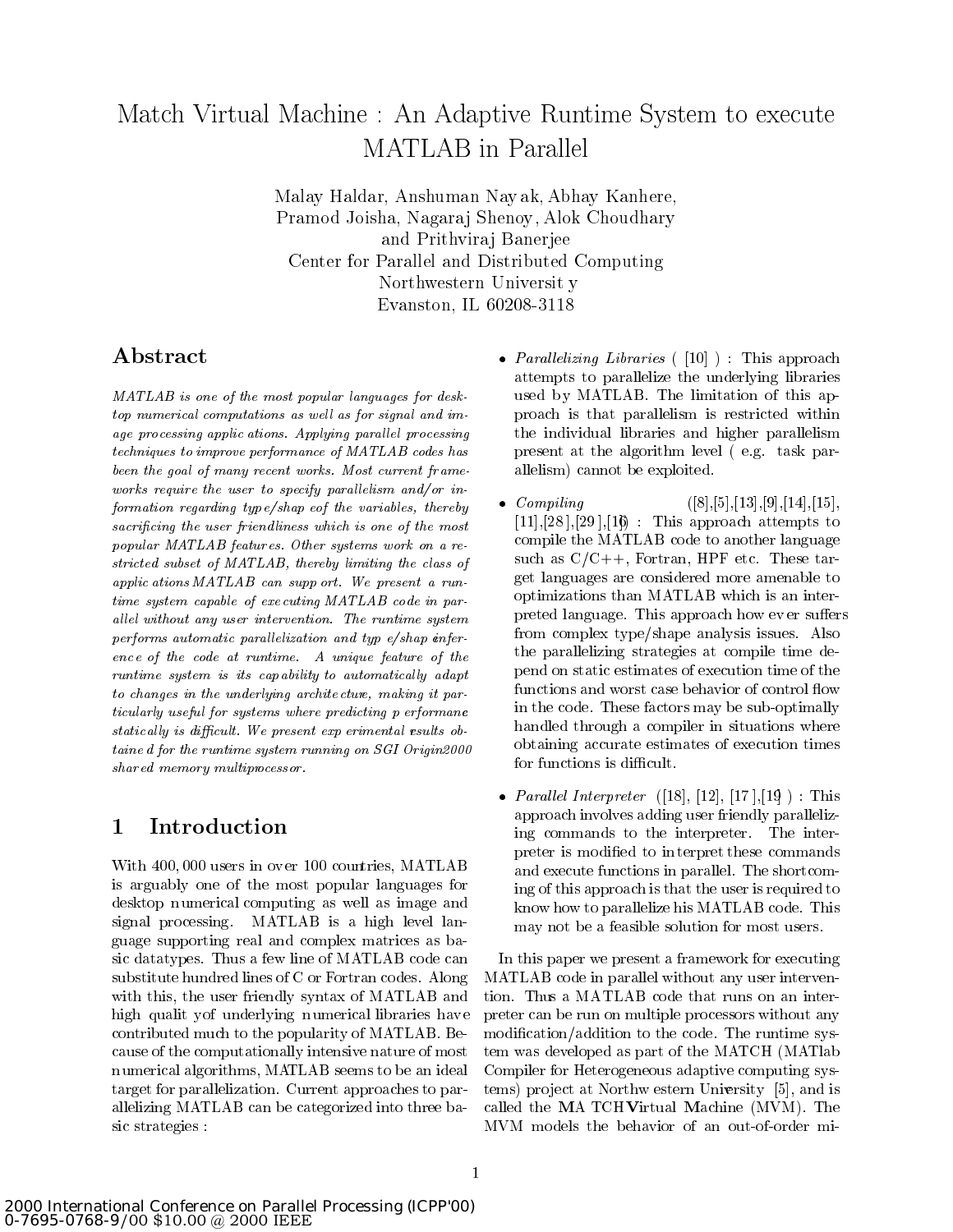croprocessor in software. The MVM relies on runtime data dependency analysis to discov er task parallelism. Data parallelism is exploited by efficient data parallel libraries. The scheduling and allocation decisions needed for mapping independent tasks on processors are tak en at run time based on estimates of execution time of functions. On one hand the MVM does not require the user to specify any directives regarding type/shape or parallelization, th us preserving the user friendly characteristics of MATLAB. On the other hand it greatly simplifies the compiler since no type/shape analysis is required at compile time. Note that the MVM represents a concept and not necessarily any particular implementation. The back end of the MVM can be tailored to run MATLAB code on a variet y of parallel and heterogeneous architectures. Figure 1 gives an ov erview of the framework.

The rest of the paper is organized as follows - Section 2 describes an ov erview of the MVM architecture, therun time system and an associated compiler. Section 3 deals with some experimental results obtained for an implementation of the MVM on SGI Origin2000. Section 4 discusses future extensions and Section 5 presents some conclusions of the present work.

# $\overline{2}$ Virtual Machine

In the MVM framework, the task of executing MAT-LAB code in parallel is broken down into two steps - (1) Compiling the given MATLAB code to MVM assembly instructions, follow ed b  $(2)$  Executing the MVM assembly instructions in parallel by data dependency analysis on the instructions at runtime. First we describe the architecture of the MVM which models a contemporary high performance microprocessor in software. MVM views the different components of a multiprocessor system as functional units on which functions (such as filter, fit etc) can be executed. The scheduling and allocation of the instructions are dependent on cost estimates of executing the instructions which can be modied during execution. Next w e describe a compiler that takes MAT-LAB code as input and compiles it to the MVM assembly, ready for execution by the MVM.

#### 2.1 The MVM Architecture

The MVM simulates the behavior of an out-of-order microprocessor execution core. The input to the MVM is an executable written in the MVM assembly language. Each of these assembly instructions

execution time of functions. On one hand the MVM sult obtained by executing the input executable code. may represent functions/operations present in MAT-LAB (e.g. fft,  $*$  etc). In addition, there are other instructions such as control flow instructions (jump) ), scalar comparisons ( set-less-than, set-greater-than ) etc that are necessary for handling arbitrary data and control flow. The output of the MVM is the re-

> T ypically, the MVM runs on a processor that has the ability to initiate execution of functions on other processors in the multiprocessor system. Executing an MVM assembly instruction involves initiation of execution of the function by the MVM and collecting bac kthe results. MVM primarily relies on efficient libraries on the different components of the multiprocessor system (which may be heterogeneous) to execute the functions. How ev er, if the computation in v olv ed in executing an instruction is ery small (like scalar operations, jumps etc.), the instructions are executed locally by the MVM itself, without using the remote execution mechanism.

pointed data may be of any type/shape. The neces-Figure 2 sho ws the MVM architecture. Conceptually , the MVM accesses two memories - the Instruction Memory and the Data Memory. The Instruction Memory is an array of in tegerswhic h stores the input executable in consecutive locations of the array . The Data Memory is an array of v oid pointers that may point to the results of function execution. The sary type/shape information is tagged on to each entry of the Data Memory. T ypically the pointed data are matrices stored in column ma jor format with the tags indicating their dimension, bounds, type, precision etc. Note that both the Instruction Memory and the Data Memory are abstract data structures of the MVM, and not any actual physical memory.

> The MVM maintains a window of instructions that contains a set f instructions that the VM is considering to execute at any point of time. The instruction window is filled by fetc hing instructions from the Instruction Memory. The location in the Instruction Memory from where the next instruction is to be fetc hed is pointed b y the Etch Program Counter of the MVM. In addition, the MVM has an Execute Program Counter which points to the location in the Instruction Memory until which all instructions have been successfully completed and committed. The MVM first finds the instructions within the window that have all the variables they use ready i.e. all their operands hav e been computed correctly by some previous instructions. Note that some instructions hav e no operands that they read, and therefore are always ready for execution. Once all such instructions are identied, the MVM starts the execution of these functions on available resources. The mapping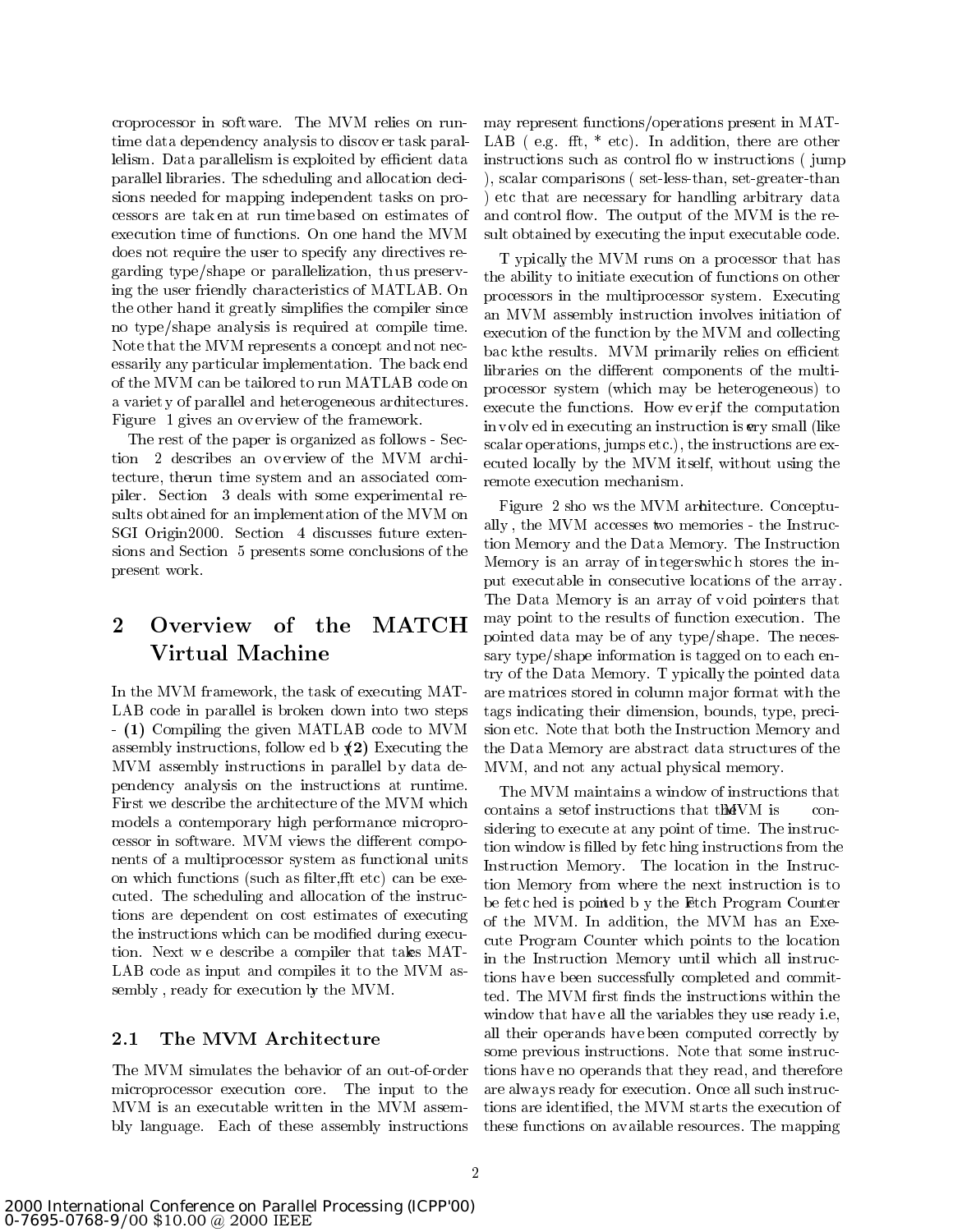

Figure 1: Overview of the Match Virtual Machine framework.



Figure 2: The MVM Architecture

of instructions to resources is dictated b y the cost estimates of executing the function on different resources and the scheduling algorithm used. Results from the function execution are written into the Data Memory along with all necessary type/shape informations. Completed instructions are remov ed from the instruction window and new instructions are fetched. The scheduling algorithm is repeatedly applied to the window until all instructions are executed. Note that if the MVM identifies two instructions both of while ha ve all their operands ready and there are two resources that can execute these tw o instructions, then the MVM can start executing both instructions si multaneously. This is the basic mechanism by which the MVM exploits parallelism. It should be noted that this scheme is suitable to exploit only task parallelism. To exploit data par allelism MVM relies on libraries written is a data-parallel manner. Certain

concepts like jump predictions gister renaming etc hav e been borro w edfrom typical high performance microprocessor architectures to further improv e the performance of the MVM. The jump prediction, register renaming and data parallel aspects of MVM are discussed in detail in [2, 1]. A brief summary of the steps of execution are as follows :

- Fil l Window : This step attempts to ll the instruction window b y fetching instructions from the Instruction Memory. If a branch instruction is encountered then the outcome of the branch is predicted. The fetched operands are renamed.
- schedule : This step in the instruction of the instruction tions in the instruction window that have all the variables they use already computed. These instructions are marked "ready" and are considered for allocation.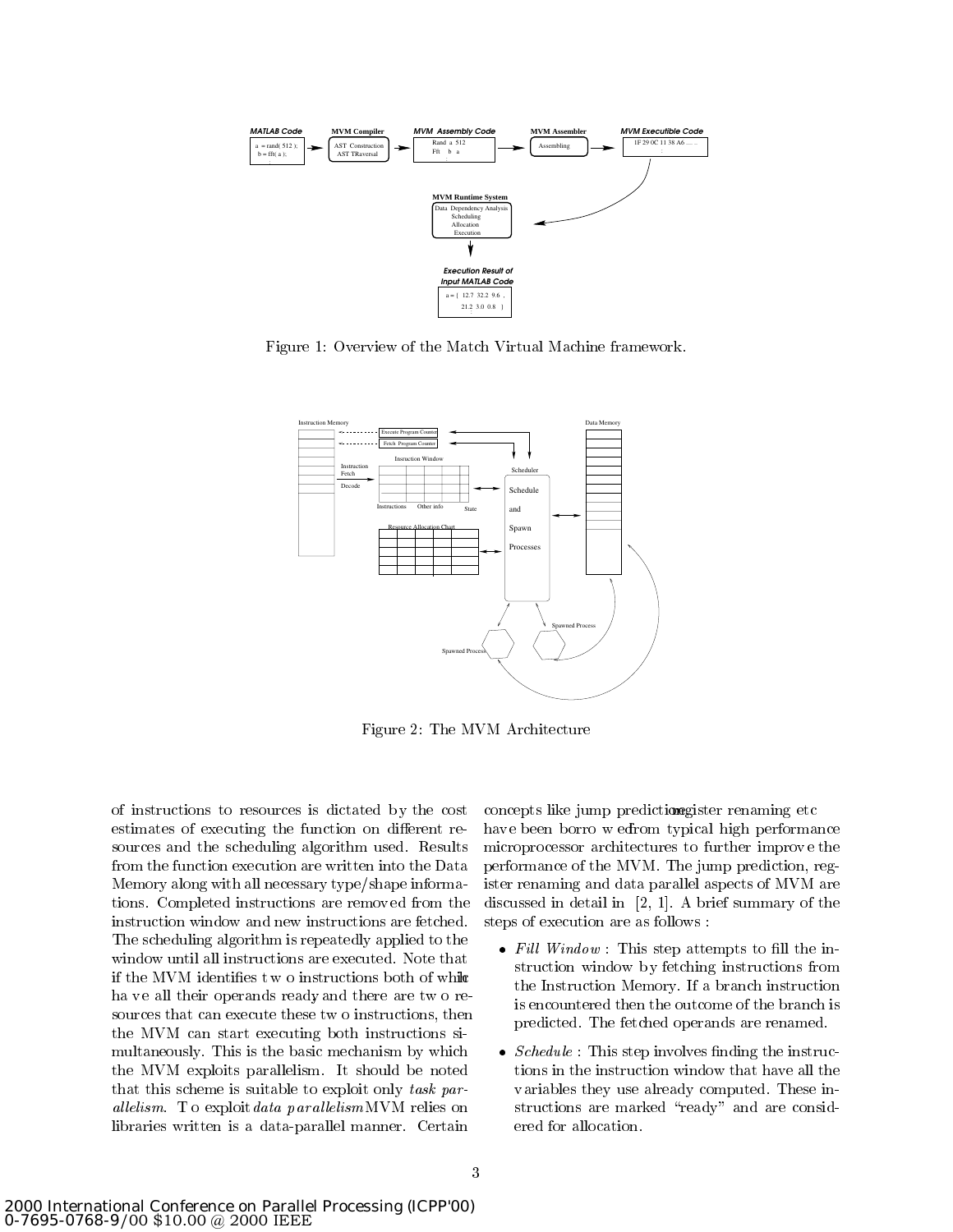- Al locate : The set of ready instructions are mapped on to the set of available resources for execution. Execution of the mapped functions are initiated after mapping. A resource becomes unavailable once a function has been assigned to it. It becomes available after the completion of the function.
- Committed : Anno 1988 in the committee in the committee in the committee in the committee in the committee in the committee in the committee in the committee in the committee in the committee in the committee in the commit Execution Program Counter of the MVM is advanced beyond the instruction when the execution of the instruction is complete and all prior instructions hav e been committed.

The above steps are repeated until the execution of the input to the MVM is complete. Thus, the MVM fetches instructions and commits them inorder. How ev er, the execution and completion of the instructions may be *out-of-order*. To expose more parallelism, MVM uses techniques such as jump prediction and variable renaming [4], [2]. These optimizations lead to dramatic increase in performance of the MVM.

#### 2.2 Allocation Algorithms

As mentioned in Section 2.1, after instructions ready for execution have been identified, the instructions are mapped onto resources based on the their expected time to completion and the allocation algorithm used. Three different allocation algorithms ha v ebeen implemented in the MVM. The purpose here is not to suggest a best allocation algorithm for the MVM framework, but to investigate the effect of different allocation algorithms. The three allocation algorithms implemented are :

- Arbitrary : Given a set of instructions ready to execute and a set of resources capable of executing these instructions, the arbitrary scheduling algorithm assigns instructions to the resources without taking into account any cost metric. This algorithm is extremely fast and does not 2.4 require an y kind of cost estimation. How ev er, given heterogeneity of resources and different computational needs of different functions, arbitrary sc heduling algorithm may not be the best choice.
- shortest in the first state in the shortest shorter in the shorter (SJF) algorithm nds the instruction that takes the minimum time among all ready instructions considered over all available resources. The in- for MATLAB 5.2gisy struction is then mapped to the corresponding resource.

 Longest Job First : The longest job rst (LJF) algorithm finds the instruction who's smallest expected execution time is largest among all ready instructions considered ov er all available resources.

The mapping problem with the objective of finishing all the functions in least time possible has been pro vento be NP complete  $[22]$ . T ypically greedy heuristics are used to solve the scheduling problem where schedules are produced at runtime [20 ], [21], [23].

## 2.3 Cost Estimation

The allocation algorithms described in Section 2.2 depend on the cost estimates for the instructions. T ypically these costs are expected time to complete. Since in MVM the scheduling decisions are taken at runtime, the cost estimates can be modified and hence adapted during runtime. The cost estimation algorithm takes the function, the operandizes and resource as input and returns an estimate of the time it will take to complete the function on the resource. The algorithm can take into consideration the validity of its earlier predictionsand can modify accordingly . Also it is easy to extend the cost estimation algorithm to take into account various other factors affecting the execution time of the functions. For example, if the computational resources consists of a cluster of w orkstation shared by users, the time to execute a function on a resource depends on the curren t load on the w orkstation. The cost estimation algorithm can be modified to take into account these factors to give better estimations, which results in a more meaningful schedule. Note that initial estimates are provided by the MVM based on some static estimates. A typical compiler w ould use these static estimates for scheduling the complete program. The MVM how ever, can modify these estimates as the execution proceeds.

## Compiling to the MVM

One of the main advantages of the MVM is the ease of compilation to it. The compilation process just transforms the MATLAB code to MVM assembly instructions that is simple to handle at runtime and does not add any information or optimizations. The first step involved in compilation is parsing the input MATLAB program based on a formal grammar and building an abstract syntax tree. The grammar used en in  $[7]$ . As the code compiled for the MVM does not have type/shape information, typical type shape analysis methods required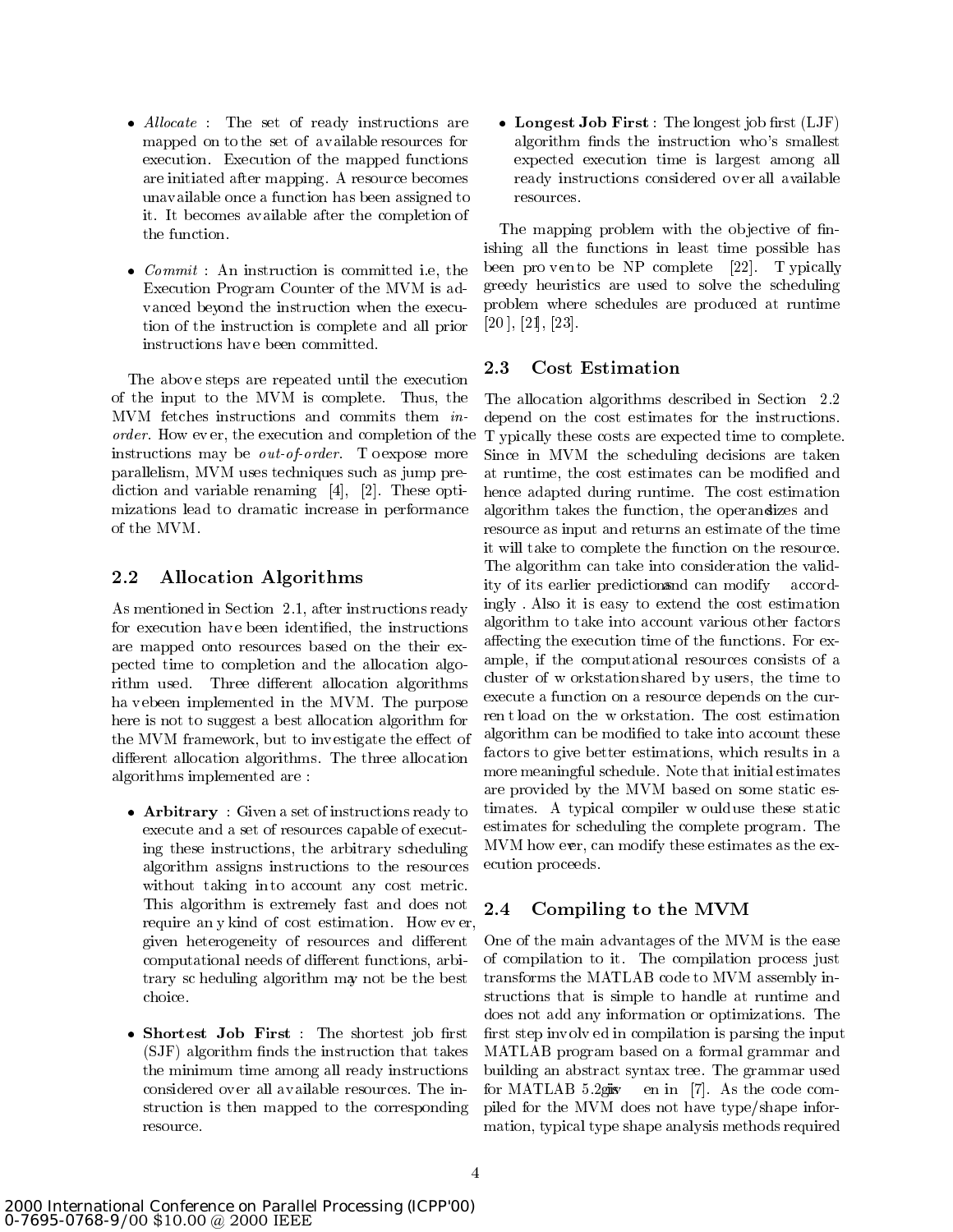at compile time are not needed. This reduces the complexity of the compiler to a great extent. Also, the MVM makes the parallelization and scheduling decisions automatically at run time. Hence typical parallelization annotations required in other framew orks are also not needed and the user is not required to know parallelizing strategies. A simple traversal of the abstract syntax tree is used to produce the code. It is assumed that for all operations and functions present in the input MATLAB program, there exists at least one library function on one of the components of the multiprocessor system. Exceptions are scalar operations which hav e corresponding operators in C. Details about code generation can be found in [1].

#### 3 Experimental Results

#### $3.1$ Experimental Environment

The results presented in this section are for the MVM running on an 8 processor SGI Origin2000 shared memory multiprocessor. Each of the eight processors is a 64-bit MIPS R10000 225MHz processor with 32Kb of primary cache. The benchmarks used include the image correlation benchmark (Figure 3) and synthetically generated benchmarks. The outer loop of the image correlation benchmark simulates the case where w e are correlating a stream of im-**Time (sec)** ages. The syn thetic benchmarks w eregenerated b y a tool that can be used to generate MATLAB codes with desired characteristics. The tool tak es dependen t steps, function mix, parallelism, size of the metrics etc as expected statistical av erages and produces MATLAB codes ha ving those characteristics. The principle ob jective of the experiments w as to demonstrate that if the input codes had parallelism, then the MVM framework's abilit y to exploit the parallelism was comparable to that of hand optimized versions.

#### 3.2 Instruction Window Size

Figure 4 shows the variation in execution time with varying instruction window sizes and number of processors for the image correlation benchmark using arbitrary scheduling. As seen the speedups saturate beyond 3 processors for an instruction window sizeof 32 instructions. How ev er, for an instruction window of 64 instructions, we continue to get speedups till 7 processors. This confirms the fact that a larger instruction window helps in exposing more parallelism, and w eare able to employ more processors usefully to get better speedups.

| for $i = 1:10$<br>$a = \text{rand}(512);$<br>$b = rand(512);$<br>$a1 = fft(a);$<br>$b1 = fft(b);$<br>$c1 = a1 * b1$ ;<br>$d = \text{ifft}(c1);$<br>end; |
|---------------------------------------------------------------------------------------------------------------------------------------------------------|
|---------------------------------------------------------------------------------------------------------------------------------------------------------|

Figure 3: The Image Correlation benchmark and the corresponding MVM assembly code generated.



Figure 4: Execution times for Image Correlation benchmark with arbitrary scheduling. V ariation with n umber of processors (1 to 8) and instruction window size  $(32, 64 \text{ and } 128)$ . Times are in seconds

#### 3.3 **Branch Prediction**

T o illustrate the effectiveness of branch prediction mechanism w echoose the code sho wn in Figure 5. Suc h loops are ypical in iterative solvers.

Figure 5 shows the code that is run with and without the branch prediction mechanism. Intuitively, without branch prediction, w e can exploit the parallelism present within a basic block only. This may sev erely limit the parallelism available if the basic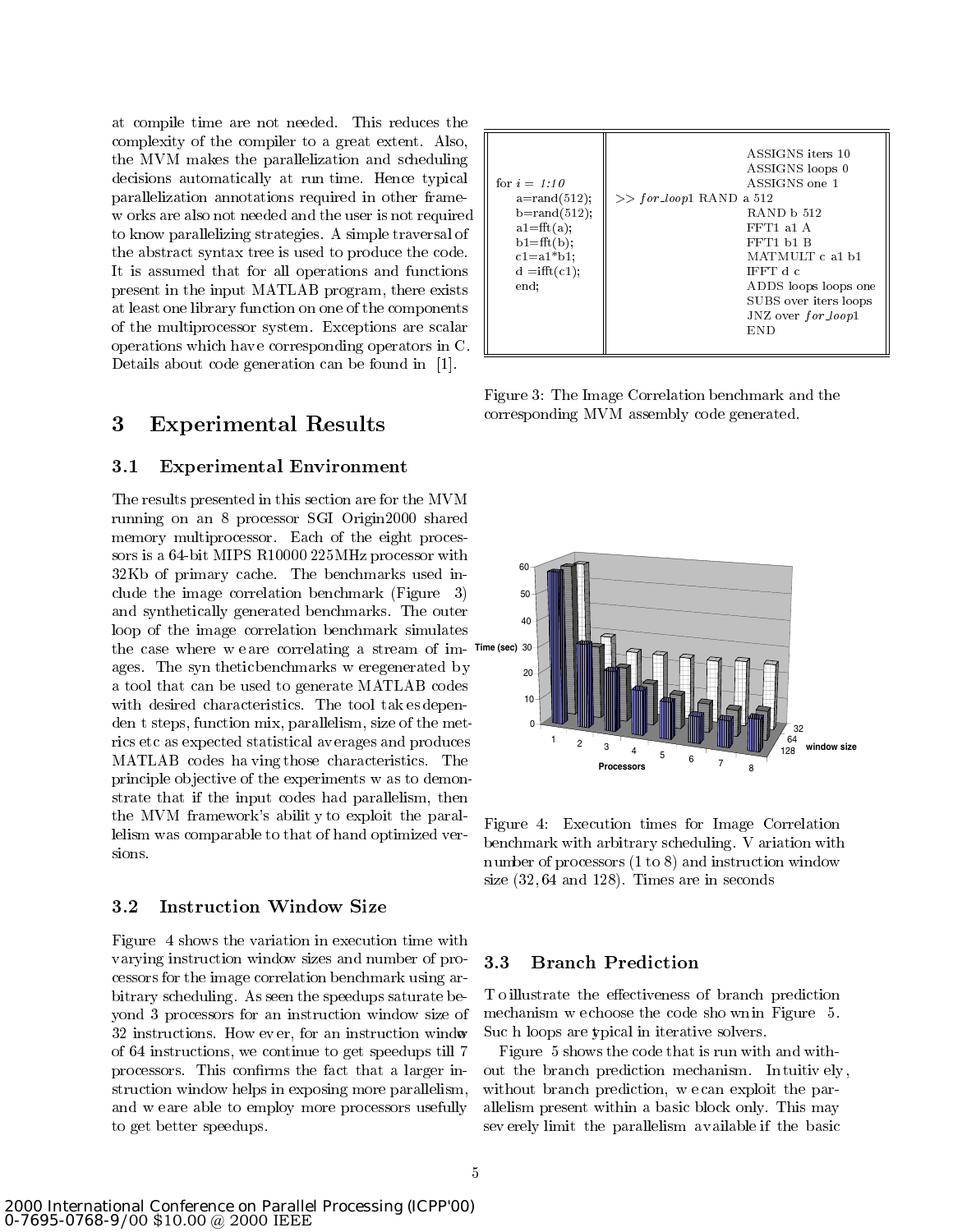```
mat1=rand(512);mat2=rand(512);
while(\text{mat1} > \text{mat2})
    a1 = rand(512);
    a2 = rand(512);
    mat1 = a1 * a2;a1 = \text{rand}(512);
    a2 = rand(512);
    mat2 = a1 * a2;end;
```
Figure 5: MATLAB code to emphasize the branch prediction scheme.

blocks are small and even increasing window sizes will be unable to uncov er an y more parallelism.Most of the performance comes by predicting branches that capture the loops in the input MATLAB code. Predicting these branches has the effect of  $unr$  olling these loops, exposing more parallelism. T able 1 shows the execution times with and without the branch prediction mechanism. The  $wbp$  column is for "with branch prediction" and *wobp* column is for "without branch prediction". As seen, neither increasing the number of processors nor increasing the window size improv es performance in the absence of branch prediction. Whereas with branch prediction, these parameters show considerable increase in performance. Note that w e ha v echosen the code particularly to emphasize the importance of branch prediction.

In this section we address the concerns regarding the ov erhead the MVM introduces. T able 2 shows the execution times of 4 synthetic benchmarks on MVM compared with the best manual approach. The best manual approach involves findingan optimal schedule for the benchmark and hand coding a parallel C program for it. The ov erheads are about 15%.

In Table 3 w eshow the execution time for executing the code sho wn in Figure 6, for increasing values of N. The results are for the MVM running on an Origin 2000 against compiled C code. As can be seen, beyond matrices of size 256, the performance of MVM approaches the performance of an equivalent compiled C code. Combined with the fact observed previously that the MVM produces near optimal parallelization, w e conclude that the overheads associated with MVM is quite low. In particular, the MVM can give performance within 10% of the best manual

T able 2: Comparison of execution times for 4 synthetic benchmarks. The execution times on the MVM are compared against hand coded C v ersions of the benchmarks with optimal scheduling. Times are in seconds.

|           |                                |                                | <b>Benchmarks</b>  |                                |
|-----------|--------------------------------|--------------------------------|--------------------|--------------------------------|
| Platforms | $\mathop{\rm Synth}\nolimits1$ | $\mathop{\rm Synth2}\nolimits$ | Synth <sub>3</sub> | $\mathop{\rm Synth}\nolimits4$ |
| C Code    | -43                            | $-2.$                          | $1.26\,$           | $1.35\,$                       |
| MVM       | .67                            | 1.27                           | 1.43               | $1.55\,$                       |
| Overhead  |                                | 5%                             | $13\%$             | $16\%$                         |

approach. For the image correlation bendmark the best manual approach achieved an execution time of 26.86secs, whereas the MVM achiev ed an execution time of 28.12secs. Note that the manual approach inv olv es detailed analysis of the algorithm and tedious programming effort, whereas the MVM does not require anything beyond the MATLAB description of the algorithm.

tic; N=4; a=ones(N); b=ones(N); c=a\*b; toc;

Figure 6: MATLAB code to determine the MVM ov erhead.

T able 3:Overhead of the MVM : Comparison of execution times of code shown in Figure 6 when run of the MVM with 1 processor against compiled C code, for increasing matrix sizes. Times are in seconds.

|                 | Matrix Size $(N)$ |      |      |      |      |      |       |  |  |
|-----------------|-------------------|------|------|------|------|------|-------|--|--|
| Platforms       | 16                | 32   | 64   | 128  | 256  | 512  | 1024  |  |  |
| Compiled C Code | 0.00              | 0.00 | 0.01 | 0.05 | 0.43 | 3.29 | 28.21 |  |  |
| <b>MVM</b>      | 0.00              | 0.00 | 0.01 | 0.06 | 0.44 | 3.33 | 28.32 |  |  |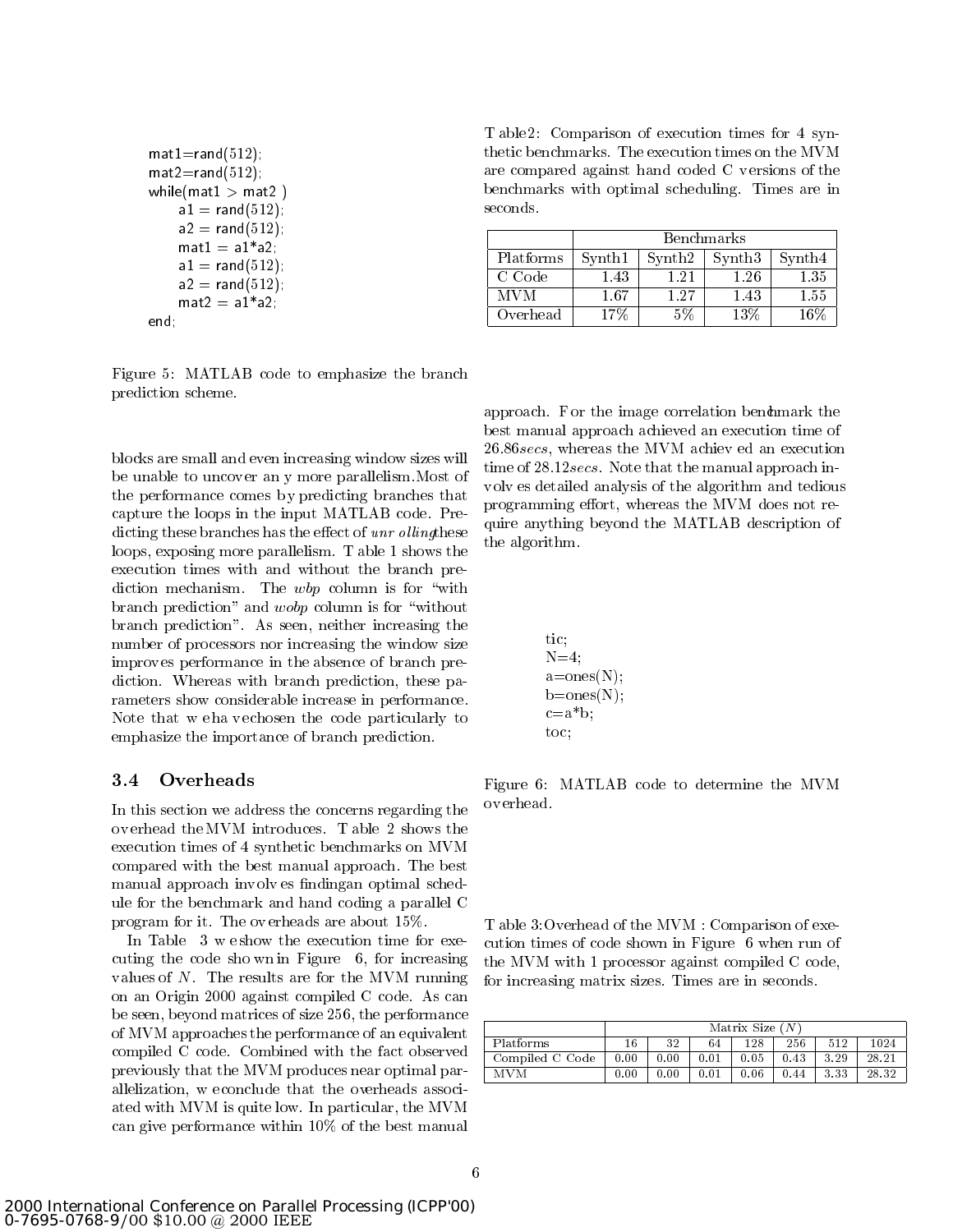Table 1: Image Correlation on MVM running on Origin2k with branch prediction (wbp) and without branch prediction (wobp). The scheduling algorithm is arbitrary. Times are in seconds.

|        | Number of processors |       |       |       |       |       |           |       |      |       |      |                                  |      |       |
|--------|----------------------|-------|-------|-------|-------|-------|-----------|-------|------|-------|------|----------------------------------|------|-------|
| Window |                      |       |       |       |       |       |           |       |      |       |      |                                  |      |       |
| size   | w b p                | w obp | wbp   | wobp  | w bp  | wobp  | w bp      | w obp | wbp  | w obp | wbp  | wobp                             | wbp  | w obp |
| -32    | 33.04                | 35.01 | 16.63 | 17.01 | 13.41 | 16.16 | $10.92\,$ | 18.54 | 7.69 | 18.65 | 6.87 | 16.30                            | 7.51 | 17.82 |
| -64    | 33.88                | 35.22 | 17.48 | 17.05 | 13.80 | 16.17 | 13.34     | 7.38  | 7.04 | 17.88 | 6.95 | 7.50                             | 7.01 | 17.67 |
| 128    | 35.01                | 35.20 | 20.20 | 17.25 | 13.08 | 17.01 | $10.1\,$  | 7.95  | 7.89 | 18.23 | 6.83 | 7.29<br>$\overline{\phantom{0}}$ | 6.99 | 17.11 |

#### **Future Work**  $\overline{\mathbf{4}}$

#### Cluster Computing  $4.1$

With falling latencies and growing bandwidth of netw orks, clusters of computers have become viable alternatives to super computers of the past. Also these clusters are cost effective and widely available. Such  $4.3$ a cluster may be constructed by utilizing the idle time of workstations. Pro jects like the Condor [25 ], the U. C. Berkeley NOW [26], Beowulf [27], etc., pro vide a w ealth of information. In suc h a scenario, the MVM design seems very attractive. The fact that the MVM makes all the scheduling and allocation decisions at runtime enables it to handle varying number of computational resources with varying loads. In the case where resources become unavailable, all that needs to be done is that the resource has to be marked unavailable. When the resource becomes available the flag can be turned on to indicate the same. No other changes are necessary. This idea can be extended to handle fault tolerance where some of the resources can go down while executing an instruction. In such a case, the instruction can be restarted at a differen t resource after cleaning up the threads spa wned earlier to execute the instruction. Handling all these issues through a compiler is more complex.

#### 4.2 Scheduling Algorithms

We have eimplemented a few scheduling algorithms in the MVM scheme. The performance and applicabilit y of other scheduling algorithms present in the literature ( [20], [21], [23]) is an interesting research issue. The scheduling algorithms presented in this paper view the time to spawn a function on a remote platform, execute the function and get back the result as one composite time. Separating the different components and designing scheduling algorithms to optimize performance by overlapping the different components is an interesting problem. Along this line, a further optimization is to av oid collecting back intermediate results after the completion of each function,

and do a series of operations before collecting the result back. Reconfigurable components are predicted to be an important part of future heterogeneous systems. Designing scheduling techniques to exploit reconfigurability effectively is another interesting issue.

#### **Estimation Techniques**

The MVM provides a framework to experiment with a variet y of cost estimation techniques. Currently substantial literature exists on obtaining costs of functions [24]. In v estigating techniques to dynamically find the cost estimates is an interesting problem.

## **Conclusions**

We hav e presented a new framework to execute MAT-LAB in parallel. The framework involves compiling MATLAB to an abstract machine (called the MATCH Virtual Machine) that does runtime dependency analysis and allocation, much like a modern high performance microprocessor. The framework does not require any user interven tion to execute the MATLAB code in parallel. Since most of the analysis and allocation is done at runtime, the compiler is highly simplied and no compile time type/shape analysis or data dependency analysis is needed. The framework is capable of exploiting both task and data parallelism and can adapt to changes in the characteristics of the underlying multiprocessor system it is running on. An implementation of the framework on SGI Origin2000 shared memory multiprocessor indicate that performance within 15% of hand optimized and parallelized code can be obtained. The present w ork also opens in teresting researc h av enues in inv estigating the adaptation of the framework to differen t multiprocessor systems and in designing new scheduling/allocation strategies that the framework demands.